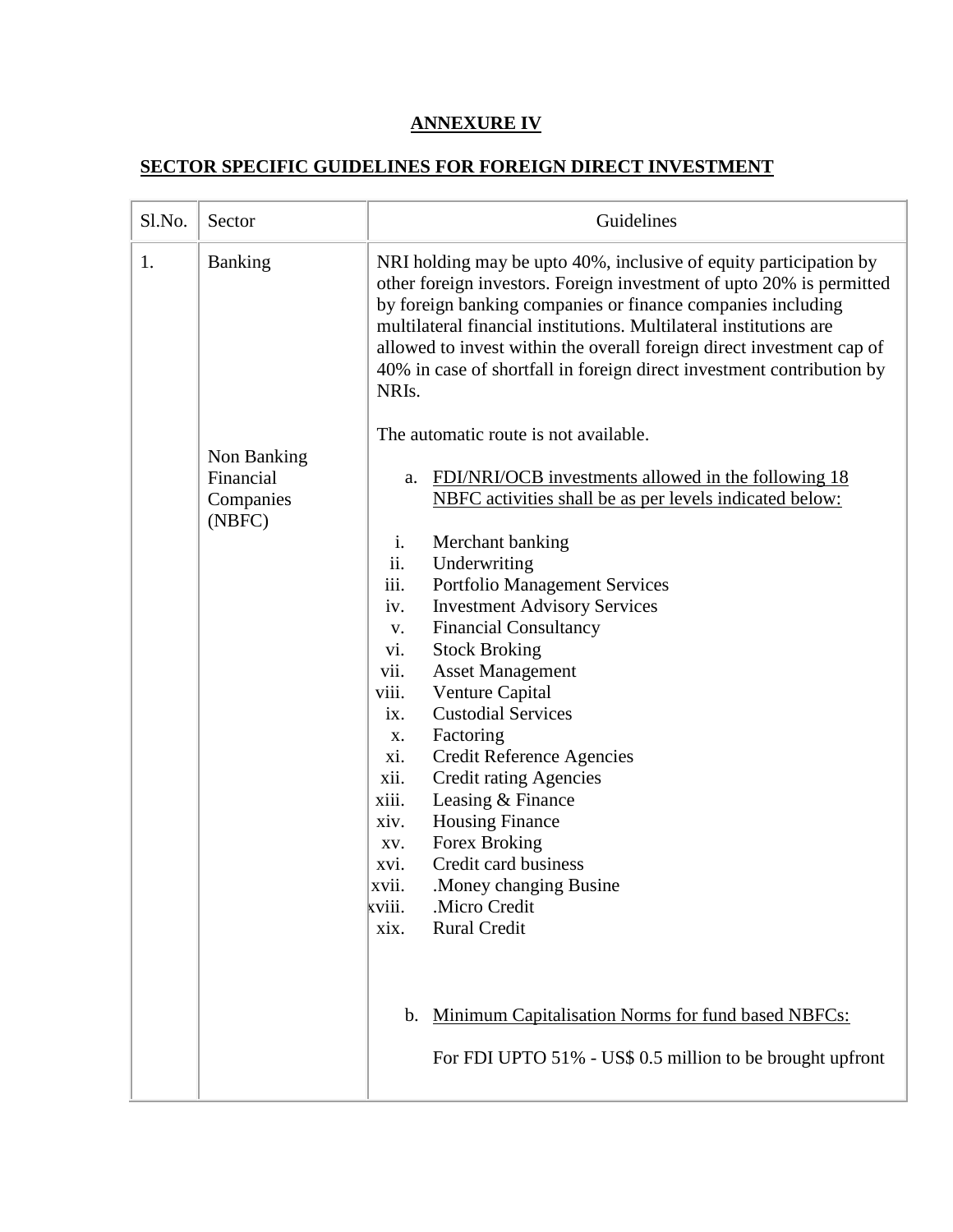|    |                                                                                                 | For FDI above 51% and upto 75% - US \$ 5 million to be<br>brought upfront                                                                                                                                                                                                                                                                                                                                                                                                                                                                                                                                                                                                                                     |
|----|-------------------------------------------------------------------------------------------------|---------------------------------------------------------------------------------------------------------------------------------------------------------------------------------------------------------------------------------------------------------------------------------------------------------------------------------------------------------------------------------------------------------------------------------------------------------------------------------------------------------------------------------------------------------------------------------------------------------------------------------------------------------------------------------------------------------------|
|    |                                                                                                 | For FDI above 75% and upto 100% - US \$ 50 million out of<br>which US $$7.5$ million to be brought upfront and the balance<br>in 24 months                                                                                                                                                                                                                                                                                                                                                                                                                                                                                                                                                                    |
|    |                                                                                                 | 100% NBFC Holding Company with a minimum capital of<br>US \$50 million allowed to set up a 100% downstream<br>subsidiary to undertake specific NBFC activities. Such a<br>subsidiary, however, could be required to dis-invest its equity<br>to the minimum extent of 25%, through a public offering<br>only, within a period of three years.                                                                                                                                                                                                                                                                                                                                                                 |
|    |                                                                                                 | Minimum capitalisation norms for non-fund based activities:<br>$\mathbf{c}$ .                                                                                                                                                                                                                                                                                                                                                                                                                                                                                                                                                                                                                                 |
|    |                                                                                                 | Minimum capitalisation norm of US $$0.5$ million is applicable in<br>respect of all permitted non-fund based NBFCs with foreign<br>investment.                                                                                                                                                                                                                                                                                                                                                                                                                                                                                                                                                                |
|    |                                                                                                 | The automatic route is not available.                                                                                                                                                                                                                                                                                                                                                                                                                                                                                                                                                                                                                                                                         |
| 2. | Civil Aviation<br>(detailed guidelines<br>have been issued<br>by Ministry of<br>Civil Aviation) | In the domestic Airlines sector:<br>i.<br>FDI upto 40% permitted subject to no direct or indirect equity<br>participation by foreign airlines is allowed.<br>100% investment by NRIs/OCBs.<br>ii.<br>iii.<br>The automatic route is not available.                                                                                                                                                                                                                                                                                                                                                                                                                                                            |
| 3. | Telecommunication                                                                               | i.<br>In basic, Cellular Mobile, paging and Value Added service,<br>and Global Mobile Personal Communications by Satellite,<br>FDI is limited to 49% subject to grant of licence from<br>Department of Telecommunications and adherence by the<br>companies (who are investing and the companies in which<br>investment is being made) to the licence conditions for<br>foreign equity cap and lock in period for transfer and addition<br>of equity and other licence provisions.<br>ii.<br>No equity cap is applicable to manufacturing activities.<br>iii.<br>FDI upto 100% is allowed for the following activities in the<br>telecom sector:<br>ISPs not providing gateways (both for satellite and<br>a. |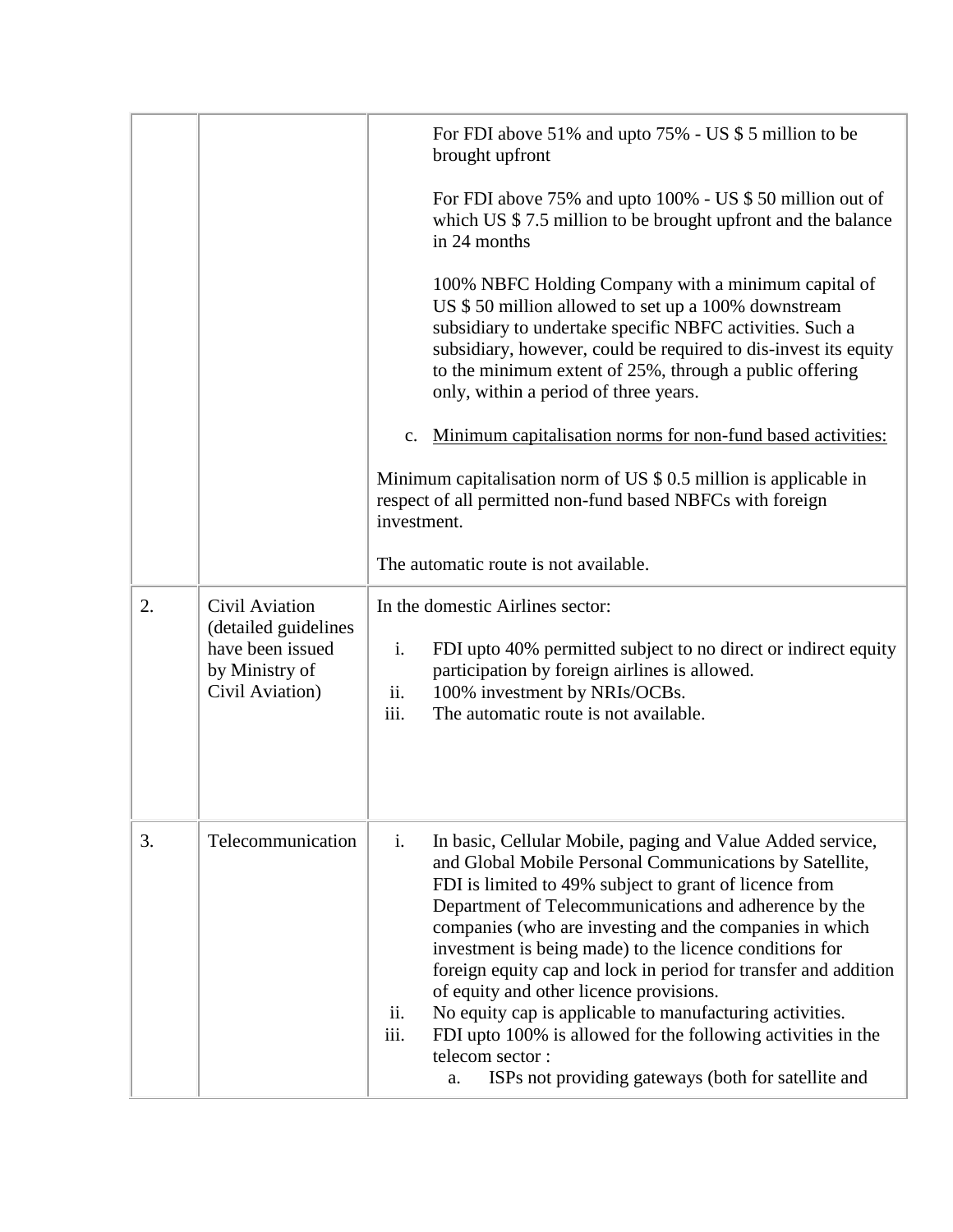|    |                                       | submarine cables);<br>$\mathbf b$ .<br>Infrastructure Providers providing dark fibre (IP)<br>Category 1);<br>Electronic Mail; and<br>$\mathbf{c}$ .<br>d.<br>Voice Mail<br>The above would be subject to the following<br>conditions:<br>FDI upto 100% is allowed subject to the condition<br>e.<br>that such companies would divest 26% of their equity<br>in favour of Indian public in 5 years, if these<br>companies are listed in other parts of the world.<br>f.<br>The above services would be subject to licensing and<br>security requirements, wherever required.<br>Proposals for FDI beyond 49% shall be considered by<br>g.<br>FIPB on case to case basis.                                                                                                           |
|----|---------------------------------------|-----------------------------------------------------------------------------------------------------------------------------------------------------------------------------------------------------------------------------------------------------------------------------------------------------------------------------------------------------------------------------------------------------------------------------------------------------------------------------------------------------------------------------------------------------------------------------------------------------------------------------------------------------------------------------------------------------------------------------------------------------------------------------------|
| 4. | Petroleum<br>(other than<br>Refining) | Under the exploration policy, FDI utpo 100% is allowed for<br>a.<br>small fields through competitive bidding; upto 60% for<br>unincorporated JV; and upto 51% for incorporated JV with a<br>No Objection Certificate for medium size fields.<br>b. For petroleum products and pipeline sector, FDI is permitted<br>upto $51\%$ .<br>c. FDI is permitted upto 74% in infrastructure related to<br>marketing and marketing of petroleum products.<br>d. 100% wholly owned subsidiary (WOS) is permitted for the<br>purpose of market study and formulation.<br>e. 100% wholly owned subsidiary is permitted for<br>investment/Financing.<br>For actual trading and marketing, minimum 26% Indian<br>f.<br>equity is required over 5 years.<br>The automatic route is not available. |
|    | Petroleum<br>(Refining)               | a. FDI is permitted upto 26% in case of public sector<br>units(PSUs). PSUs will hold 26% and balance 48% by<br>public. Automatic route is not available.<br>b. In case of private Indian companies, FDI is permitted upto<br>100% under automatic route.                                                                                                                                                                                                                                                                                                                                                                                                                                                                                                                          |
| 5. | Housing & Real<br>Estate              | No foreign investment is permitted in this sector. NRIs/OCBs are<br>allowed to invest. The scheme specific to NRIs and OCBs covers the                                                                                                                                                                                                                                                                                                                                                                                                                                                                                                                                                                                                                                            |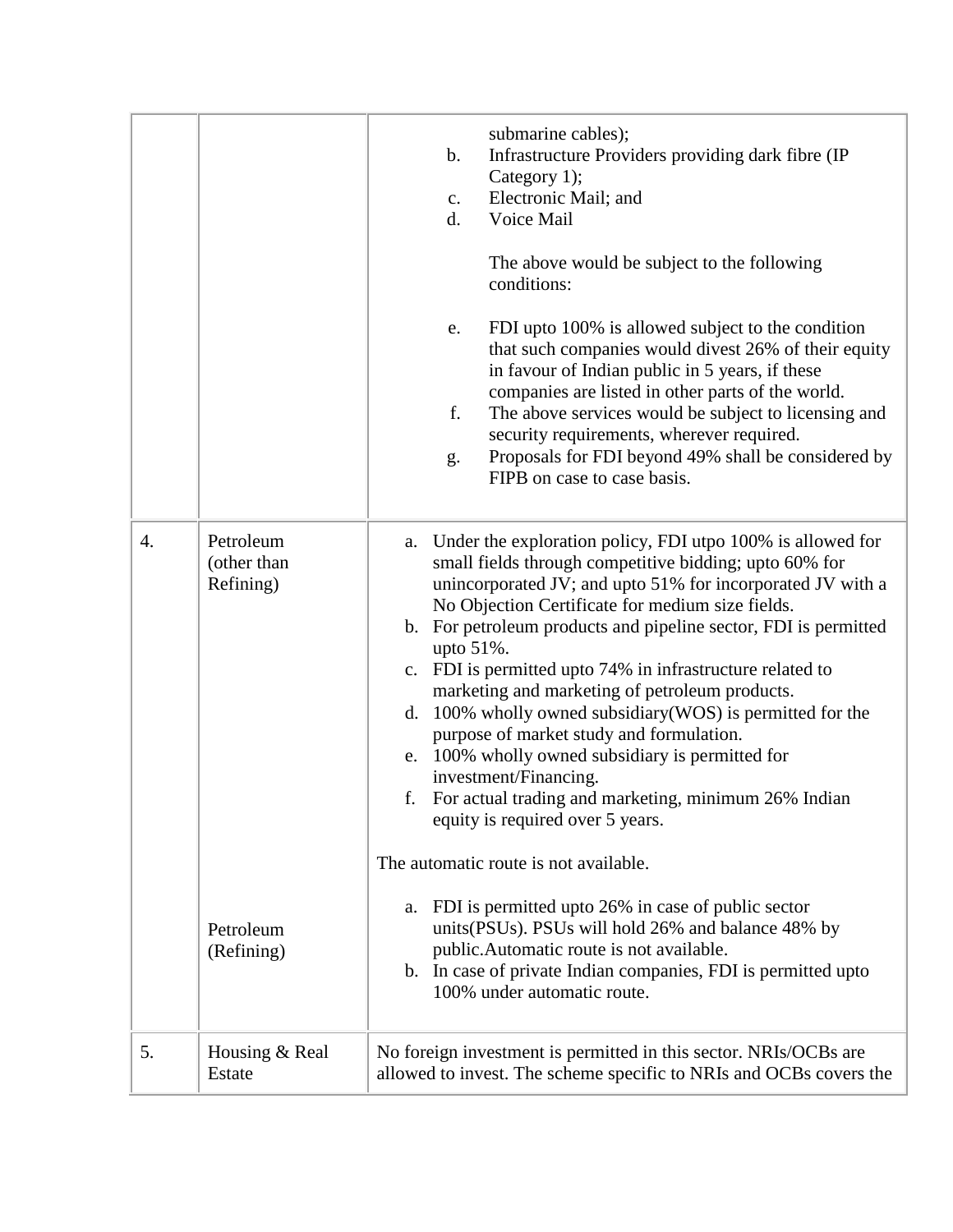|    |                                                                     | following:                                                                                                                                                                                                                                                                                                                                                                                                                                                                                                                                                                                                                                                                                                                                                                                                                                                    |
|----|---------------------------------------------------------------------|---------------------------------------------------------------------------------------------------------------------------------------------------------------------------------------------------------------------------------------------------------------------------------------------------------------------------------------------------------------------------------------------------------------------------------------------------------------------------------------------------------------------------------------------------------------------------------------------------------------------------------------------------------------------------------------------------------------------------------------------------------------------------------------------------------------------------------------------------------------|
|    |                                                                     | a. Development of serviced plots and construction of built up<br>residential premises<br>b. Investment in real state covering construction of residential<br>and commercial premises including business centres and<br>offices<br>c. Development of townships<br>d. City and regional level urban infrastructure facilities,<br>including both roads and bridges<br>e. Investment in manufacture of building materials<br>f. Investment in participatory ventures in (a) to (e) above<br>Investment in housing finance institutions<br>g.                                                                                                                                                                                                                                                                                                                     |
| 6. | Coal and Lignite                                                    | i.<br>Private Indian companies setting up or operating power<br>projects as well as coal or lignite mines for captive<br>consumption are allowed FDI upto 100%.<br>ii.<br>100% FDI is allowed for setting up coal processing plants<br>subject to the condition that the company shall not do coal<br>mining and shall not sell washed coal or sized coal from its<br>coal processing plants in the open market and shall supply the<br>washed or sized coal to those parties who are supplying raw<br>coal to coal processing plants for washing or sizing.<br>FDI upto 74% is allowed for exploration or mining of coal or<br>iii.<br>lignite for captive consumption.<br>In all the above cases, FDI is allowed upto 50% under the<br>iv.<br>automatic route subject to the condition that such investment<br>shall not exceed 49% of the equity of a PSU. |
| 7. | Venture Capital<br>Fund(VCF) and<br>Venture Capital<br>Company(VCC) | An offshore venture capital company may contrinute upto 100% of<br>the capital of a domestic venture capital fund and may also set up a<br>domestic asset management company to manage the fund.<br>VCFs and VCCs are permitted upto 40% of the paid up corpus of the<br>domestic unlisted companies. This ceiling would be subject to<br>relevant equity investment limit in force in relation to areas reserved<br>for SSI. Investment in a single company by a VCF/VCC shall not<br>exceed 5% of the paid-up corpus of a domestic VCF/VCC.<br>The automatic route is not available.<br>(a) Offshore Venture Capital Funds/Companies are allowed to invest<br>in domestic venture capital undertakings as well as other companies                                                                                                                           |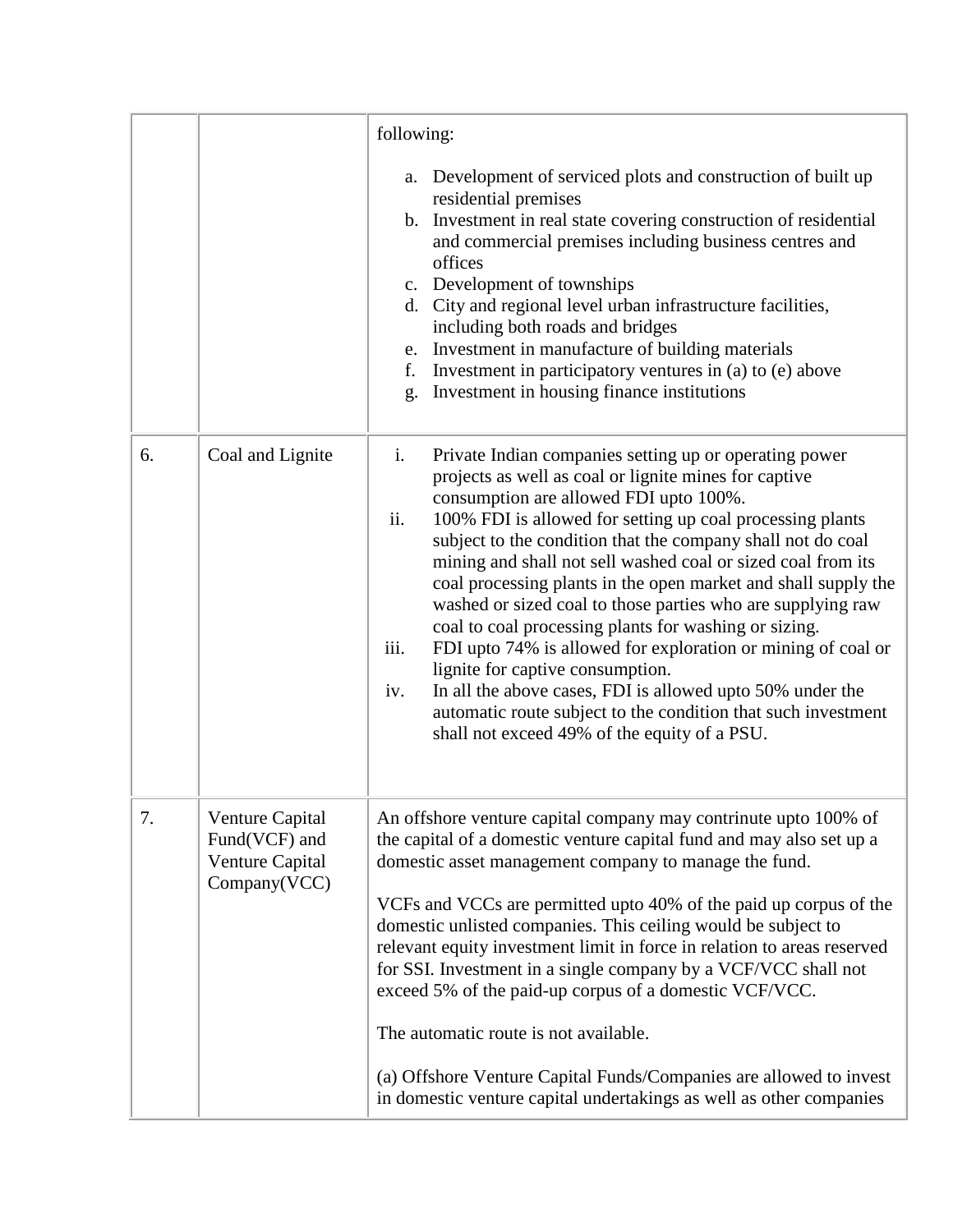|    |         | through the automatic route, subject only to SEBI regulations and<br>sector specific caps on FDI.                                                                                                                                                                                                                                                                                                                                                                                                                      |
|----|---------|------------------------------------------------------------------------------------------------------------------------------------------------------------------------------------------------------------------------------------------------------------------------------------------------------------------------------------------------------------------------------------------------------------------------------------------------------------------------------------------------------------------------|
| 8. | Trading | Trading is permitted under automatic route with FDI upto 51%<br>provided it is primarily export activities, and the undertaking is an<br>export house/trading house/super trading house/star trading house.<br>However, under the FIPB route:-                                                                                                                                                                                                                                                                         |
|    |         | i.<br>100% FDI is permitted in case of trading companies for the<br>following activities:                                                                                                                                                                                                                                                                                                                                                                                                                              |
|    |         | exports;<br>٠<br>bulk imports with export/ex-bonded warehouse sales;<br>$\bullet$<br>cash and carry wholesale trading;<br>$\bullet$<br>other import of goods or services provided at least 75% is for<br>$\bullet$<br>procurement and sale of goods and services among the<br>companies of the same group and for third party use or<br>onward transfer/distribution/sales.                                                                                                                                            |
|    |         | ii. The following kinds of trading are also permitted, subject to<br>provisions of EXIM Policy:                                                                                                                                                                                                                                                                                                                                                                                                                        |
|    |         | Companies for providing after sales services (that is no<br>a.<br>trading per se)<br>b. Domestic trading of products of JVs is permitted at the<br>wholesale level for such trading companies who wish to<br>market manufactured products on behalf of their joint<br>ventures in which they have equity participation in India.<br>Trading of hi-tech items/items requiring specialised after<br>c.<br>sales service<br>d. Trading of items for social sector<br>e. Trading of hi-tech, medical and diagnostic items. |
|    |         | f.<br>Trading of items sourced from the small scale sector under<br>which, based on technology provided and laid down quality<br>specifications, a company can market that item under its<br>brand name.                                                                                                                                                                                                                                                                                                               |
|    |         | Domestic sourcing of products for exports.<br>g.<br>h. Test marketing of such items for which a company has<br>approval for manufacture provided such test marketing<br>facility will be for a period of two years, and investment in<br>setting up manufacturing facilities commences<br>simultaneously with test marketing.                                                                                                                                                                                          |
|    |         | FDI upto 100% permitted for e-commerce activities subject<br>$\mathbf{i}$ .<br>to the condition that such companies would divest 26% of<br>their equity in favour of the Indian public in five years, if                                                                                                                                                                                                                                                                                                               |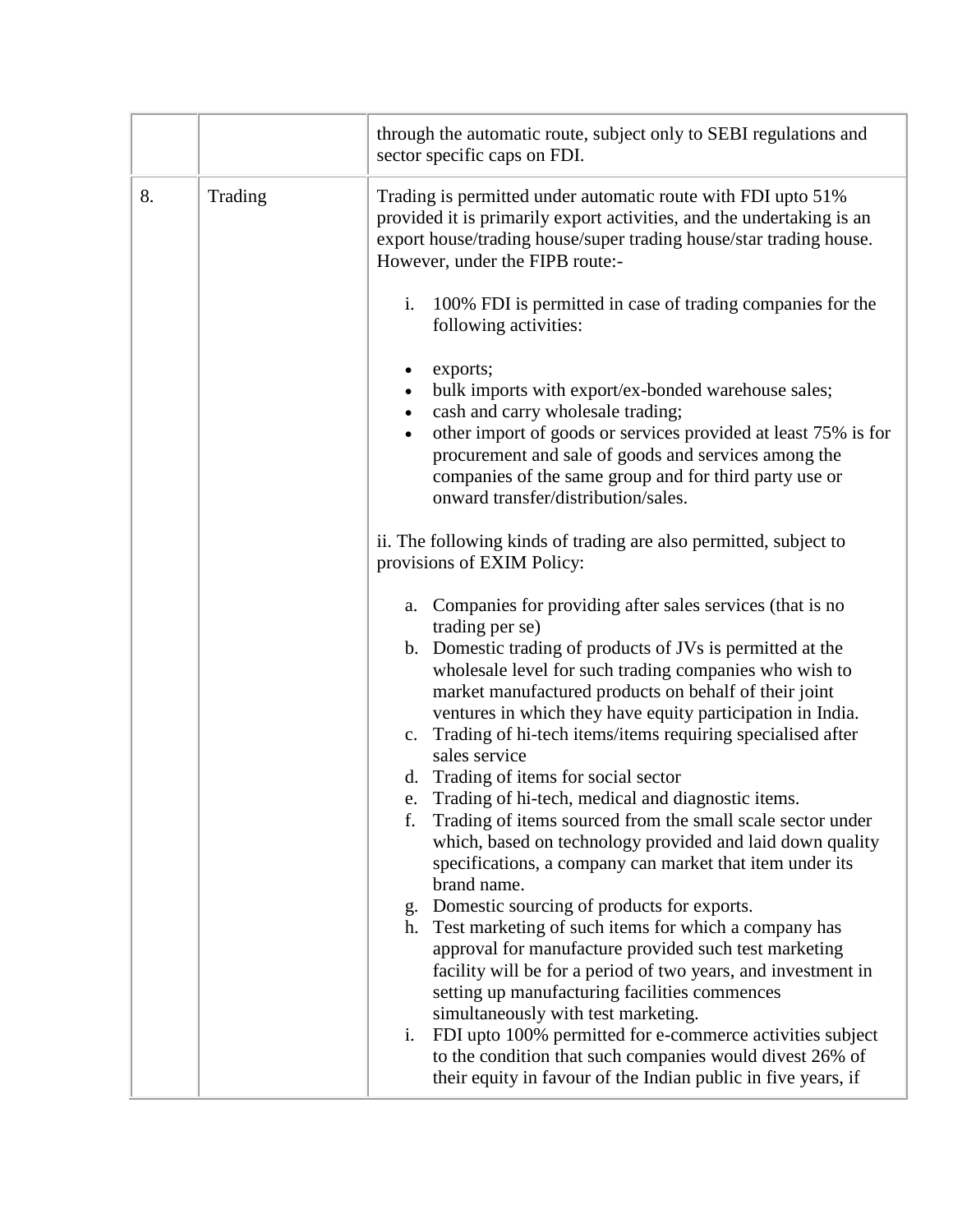|     |                                                                | these companies are listed in other parts of the world. Such<br>companies would engage only in business to business (B2B)<br>e-commerce and not in retaiol trading.                                                                                                                                                                                                                                                                                                                                                                                                                                                                                                                                                                                                                                                                                                                                                                                                  |
|-----|----------------------------------------------------------------|----------------------------------------------------------------------------------------------------------------------------------------------------------------------------------------------------------------------------------------------------------------------------------------------------------------------------------------------------------------------------------------------------------------------------------------------------------------------------------------------------------------------------------------------------------------------------------------------------------------------------------------------------------------------------------------------------------------------------------------------------------------------------------------------------------------------------------------------------------------------------------------------------------------------------------------------------------------------|
| 9.  | Investing<br>companies in<br>infrastructure/<br>service sector | In respect of the companies in infrastructure/service sector, where<br>there is a prescribed cap for foreign investment, only the direct<br>investment will be considered for the prescribed cap and foreign<br>investment in an investing company will not be set off against this<br>cap provided the foreign direct investment in such investing<br>company does not exceed 49% and the management of the investing<br>company is with the Indian owners. The automatic route is not<br>available.                                                                                                                                                                                                                                                                                                                                                                                                                                                                |
| 10. | Atomic energy                                                  | The following three activities are permitted to receive FDI/NRI/OCB<br>investments through FIPB (as per detailed guidelines issued by<br>Department of Atomic Energy vide Resolution No.8/1(1)/97-<br>PSU/1422 dated 6.10.98):<br>a. Mining and mineral separation<br>b. Value addition per se to the products of (a) above<br>c. Integrated activities (comprising of both (a) and (b) above.<br>The following FDI participation is permitted:<br>Upto 74% in both pure value addition and integrated projects.<br>a.<br>ii.<br>For pure value addition projects as well as integrated projects<br>with value addition upto any intermediate stage, FDI is<br>permitted upto 74% through joint venture companies with<br>Central/State PSUs in which equity holding of at least one<br>PSU is not less than 26%.<br>iii.<br>In exceptional cases, FDI beyond 74% will be permitted<br>subject to clearance of the Atomic Energy Commission<br>before FIPB approval. |
| 11. | Defence and<br>strategic industries                            | No FDI/NRI/OCB investment is permitted                                                                                                                                                                                                                                                                                                                                                                                                                                                                                                                                                                                                                                                                                                                                                                                                                                                                                                                               |
| 12. | Agriculture<br>(including)                                     | No FDI/NRI/OCB investment is permitted                                                                                                                                                                                                                                                                                                                                                                                                                                                                                                                                                                                                                                                                                                                                                                                                                                                                                                                               |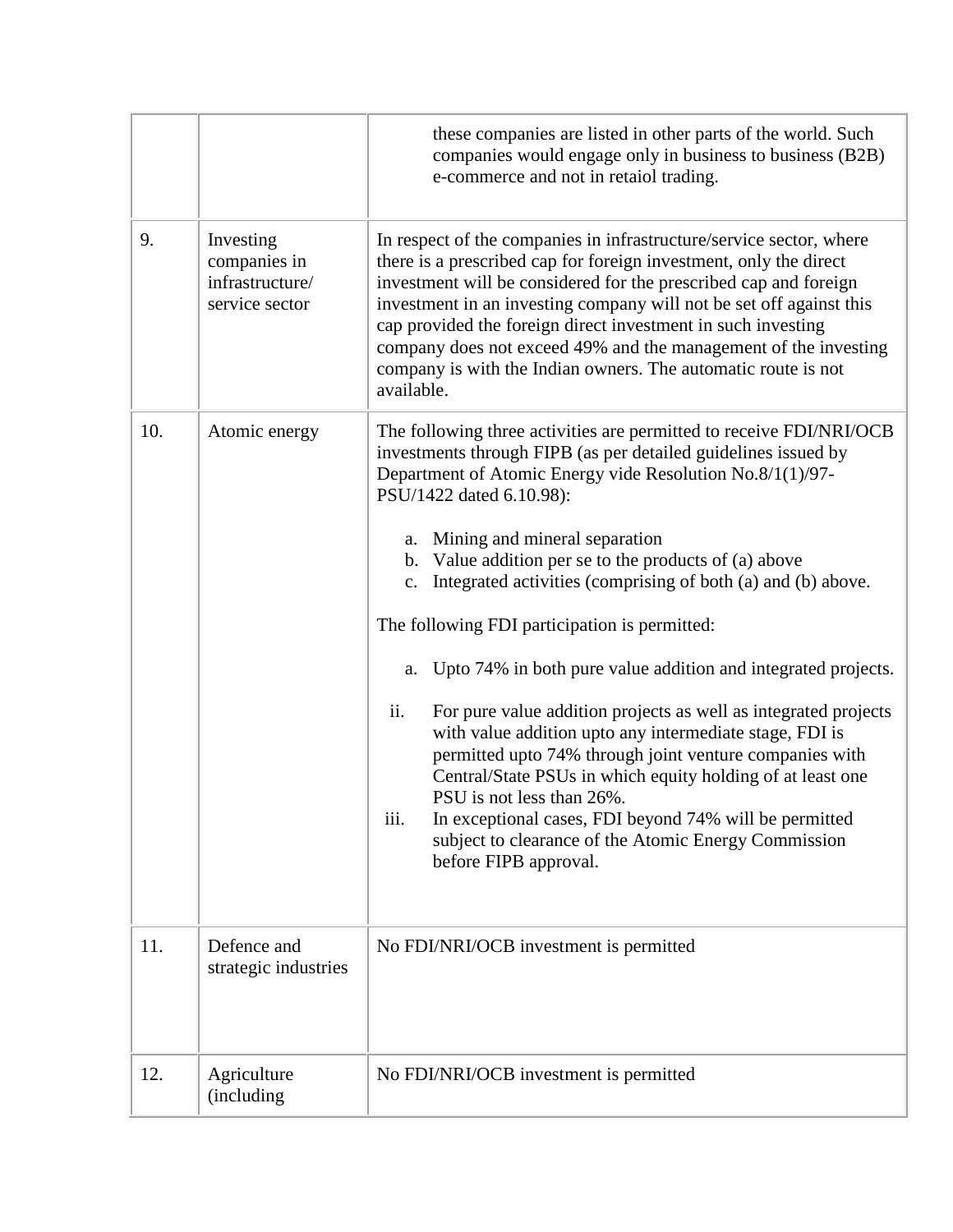|     | plantation)                                 |                                                                                                                                                                                                                                                                                                                                                                                                                                                                                                                                                                                                                                                                                                                                                                                                                                                                                                                         |
|-----|---------------------------------------------|-------------------------------------------------------------------------------------------------------------------------------------------------------------------------------------------------------------------------------------------------------------------------------------------------------------------------------------------------------------------------------------------------------------------------------------------------------------------------------------------------------------------------------------------------------------------------------------------------------------------------------------------------------------------------------------------------------------------------------------------------------------------------------------------------------------------------------------------------------------------------------------------------------------------------|
| 13. | Print media                                 | No FDI/NRI/OCB investment is permitted                                                                                                                                                                                                                                                                                                                                                                                                                                                                                                                                                                                                                                                                                                                                                                                                                                                                                  |
| 14. | <b>Broadcasting</b>                         | No FDI/NRI/OCB investment is permitted                                                                                                                                                                                                                                                                                                                                                                                                                                                                                                                                                                                                                                                                                                                                                                                                                                                                                  |
| 15. | Power                                       | Upto 100% FDI allowed                                                                                                                                                                                                                                                                                                                                                                                                                                                                                                                                                                                                                                                                                                                                                                                                                                                                                                   |
| 16. | Drugs $&$<br>Pharmaceuticals                | FDI upto 74% in the case of bulk drugs, their intermediates<br>$i$ .<br>and formulations (except those produced by the use of<br>recombinant DNA technology) would be covered under<br>automatic route.                                                                                                                                                                                                                                                                                                                                                                                                                                                                                                                                                                                                                                                                                                                 |
|     |                                             | ii.<br>FDI above 74% for manufacture of bulk drugs will be<br>considered by the Government on case to case basis for<br>manufacture of bulk drugs from basic stages and their<br>intermediates and bulk drugs produced by the use of<br>recombinant DNA technology as well as the specific<br>cell/tissue targeted formulations provided it involves<br>manufacturing from basic stage.                                                                                                                                                                                                                                                                                                                                                                                                                                                                                                                                 |
| 17. | Roads &<br>Highways, Ports<br>and Harbours. | FDI upto 100% under automatic route is permitted in projects for<br>construction and maintenance of roads, highways, vehicular bridges,<br>toll roads, vehicular tunnels, ports and harbours.                                                                                                                                                                                                                                                                                                                                                                                                                                                                                                                                                                                                                                                                                                                           |
| 18. | Hotels & Tourism                            | 100% FDI is permissible in the sector.<br>The term hotels include restaurants, beach resorts, and other tourist<br>complexes providing accommodation and/or catering and food<br>facilities to tourists. Tourism related industry includes travel<br>agencies, tour operating agencies and tourist transport operating<br>agencies, units providing facilities for cultural, adventure and wild<br>life experience to tourists, surface, air and water transport facilities to<br>tourists, leisure, entertainment, amusement, sports, and health units<br>for tourists and Convention/Seminar units and organisations.<br>Automatic route is available upto 51% subject to the following<br>parameters.<br>For foreign technology agreements, automatic approval is granted if<br>i.<br>upto 3% of the capital cost of the project is proposed to be<br>paid for technical and consultancy services including fees for |